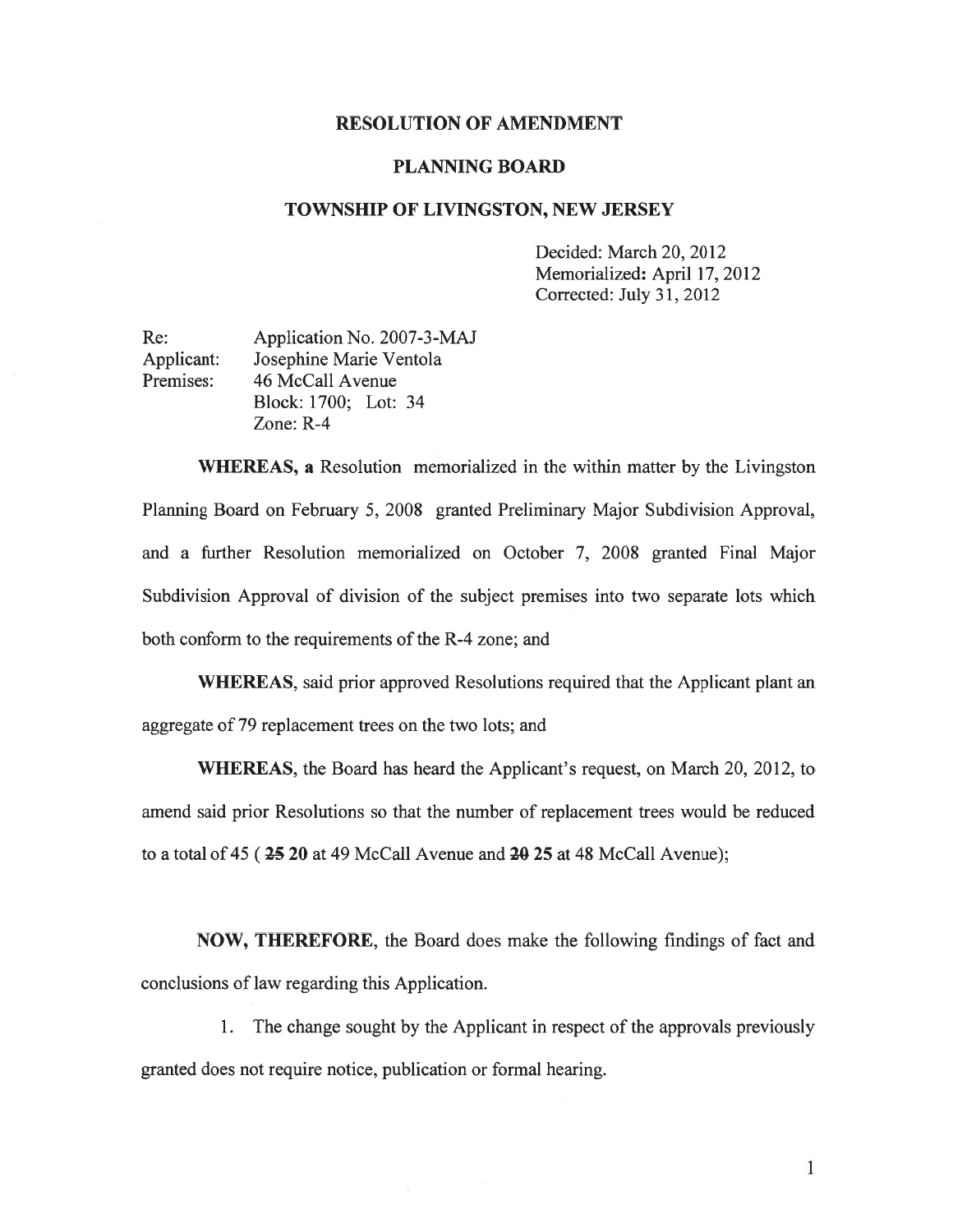2. The Applicant has provided testimony that the required cul-de-sac, and driveways and stormwater detention for the two lots which were created by the subdivision in this matter have been installed, and that due to said improvements there is not enough space on the lots to plant <sup>a</sup> total of 79 replacement trees, as required by the prior Resolutions in this matter.

3. The Applicant further satisfied the Board that planting <sup>a</sup> total of 79 trees would create an over planting; <sup>a</sup> condition that would actually be detrimental to the health and life of both the existing trees and the replacement trees.

4. The Board hereby grants the application to amend its prior Resolutions in this matter so that 20 25 replacement trees shall be planted at 48 McCall Avenue (Lot: 34.01; Block: 1700) and  $25$  20 replacement trees shall be planted at 49 McCall Avenue (Lot: 34.02; Block: 1700).

5. The Board further finds that the subdivision has created two lots, each of which is less than one acre in size; and that if the subdivision had been requested and granted prior to requesting the other development approvals the number of replacement trees hereby authorized would have met or exceeded the standards for such lots under then applicable Township Code provisions.

6. All the provisions of the Resolutions previously adopted by the Board in this matter, excep<sup>t</sup> as modified herein, shall continue in full force and effect.

This Resolution is <sup>a</sup> memorialization of the decision of the Livingston Planning Board made on April 17, 2012 wherein Board Members Klein, Leopold, Kimmel, Anthony, Rieber, Alternate No. 1 Ratner (in placer and stead of Member Dinar), and

2